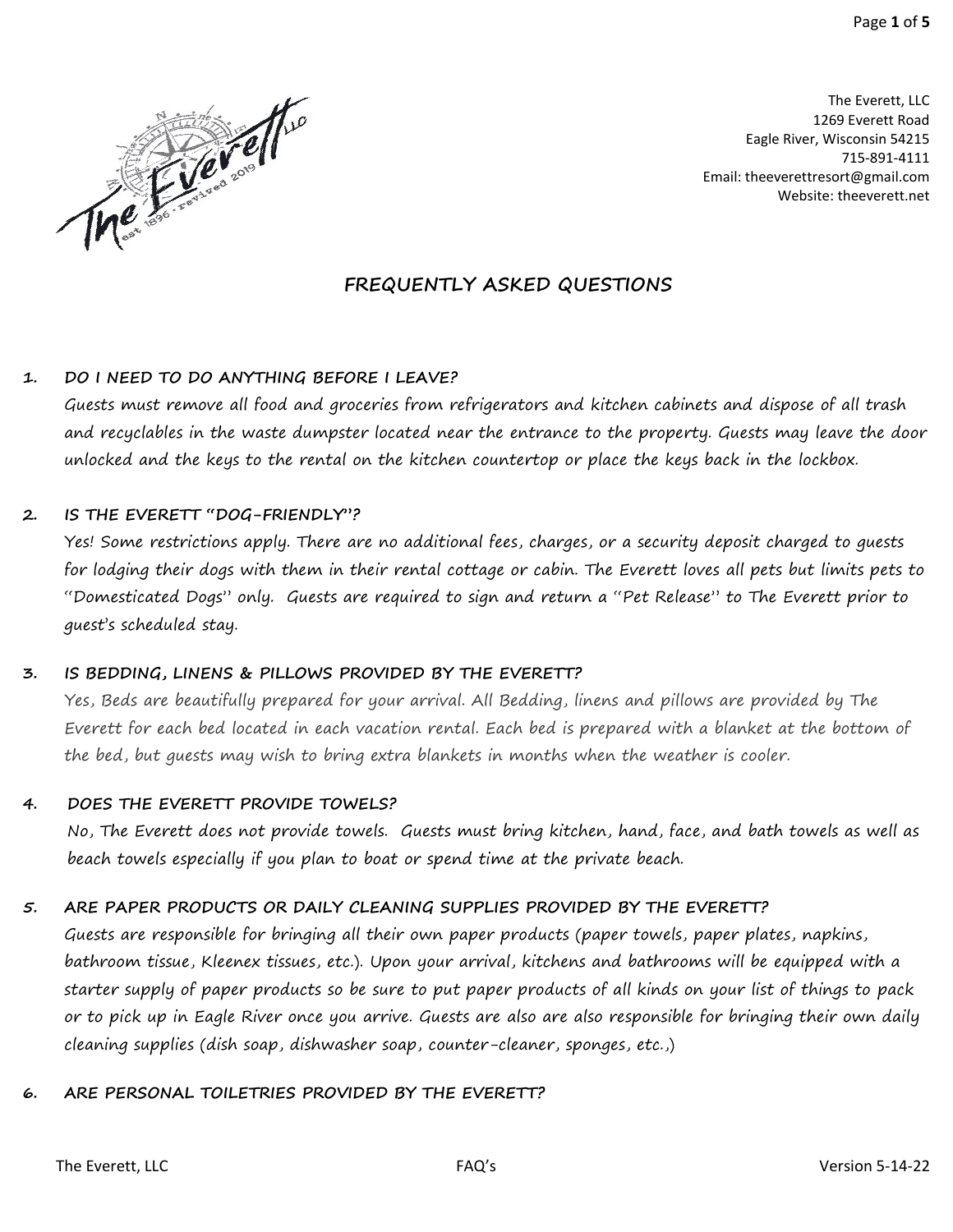Guests are responsible for bringing their own personal toiletries (hand soap, shower gel, shampoo, conditioner, body lotion, toothbrushes, razors, hair dryers, etc.).

#### **13. WHAT KITCHEN ITEMS AND SMALL APPLIANCES ARE PROVIDED BY THE EVERETT?**

The type and number **of u**tensils vary among each vacation rental. The Everett provides basic kitchen utensils, pots and pans, cutlery, dinner, and glassware. A good rule of thumb would be to bring anything that falls outside of a basic or commonly used utensil if you will be doing a good amount of cooking. If you are a foodie or gourmet cook, you will probably want to bring your own specialty utensils and your own cooking and steak knives. I would error on the side of caution and bring any item with you that you may be used to using at home.

#### **14. DOES THE EVERETT PROVIDE DAILY CLEANING SERVICES?**

No. The Everett buildings are thoroughly cleaned and prepared for occupancy before each guest stay however, daily bed making, and cleaning services are not provided by The Everett. Guest must ensure that all food is removed from refrigerator and kitchen cabinets and that all garbage has been disposed of in the waste dumpsters located at the entrance of The Everett property prior to leaving the rental at the end of their scheduled stay

#### **15. ARE WASHERS AND DRYERS AVAILABLE IN EACH OF THE EVERETT'S RENTAL BUILDINGS?**

No, The Everett "Lodge" is the only vacation rental equipped with a washer and dryer. Laundry facilities are available in Eagle River about 5 minutes from The Everett resort.

#### **16. DOES THE EVERETT PROVIDE TV SERVICE AND WIFI?**

Yes. Satellite tv and wireless internet services are available in each vacation rental and throughout the entire resort property. Satellite tv packages provide plenty of viewing channels and exceptional signal service

however, The Everett cannot be responsible for the quality of service, breaks or outages, poor reception, content, lack of content, speed, or lack of internet connectivity in the event of occurrence.

#### **17. DO WE NEED TO BRING OUR OWN GRILLS?**

No, the Everett has an outdoor covered grill area that overlooks The Everett's private beach. Charcoal grills are available at each vacation rental. Additional charcoal grills can be found situated about the resort. The Everett does not provide charcoal so guests can either bring charcoal from home or it can be purchased in Eagle River at Trig's grocery in a variety of sizes as well as other retail locations.

#### **18. DOES THE EVERETT HAVE A PRIVATE BEACH?**

Yes, The Everett property has its own private sand beach. The Everett Beach is not monitored by lifeguards and therefore, children under the age of 12 always require supervision by a responsible adult.

#### **19. DOES THE EVERETT ALLOW CAMPFIRES?**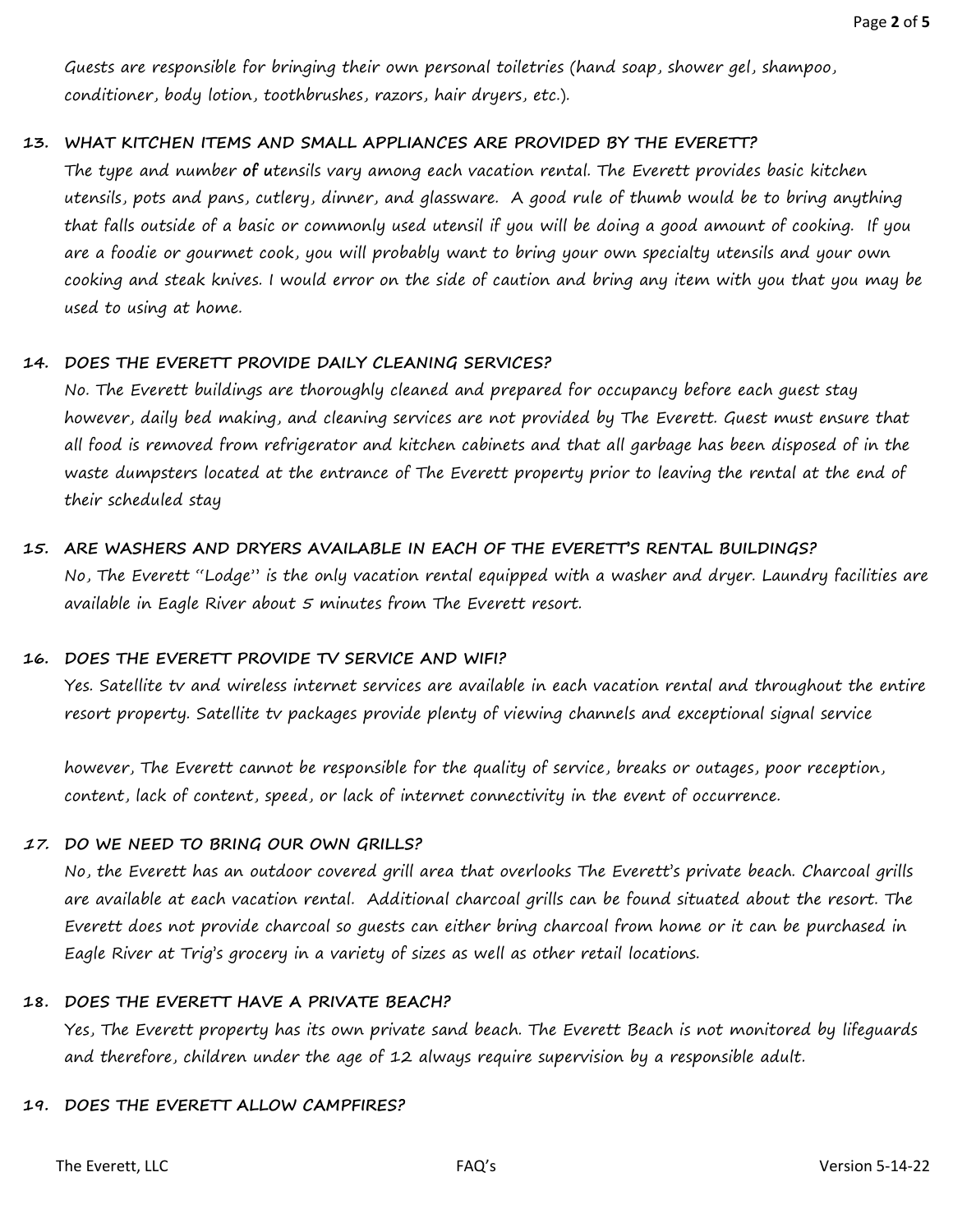Fires are permitted in the fire pits provided by The Everett only. Firepits are in various "low-risk" areas about The Everett resort grounds. All fires burning in the firepits must be extinguished by no later than midnight. The Everett has a small supply of firewood for guest use at no charge however, we cannot guarantee that the wood will be dry so we suggest that guests either bring a small bundle of firewood from home or it can be purchased at Trig's grocery store in Eagle River as well as other retail locations.

#### 7. **DOES THE EVERETT ALLOW FOR THE BURNING OF CANDLES OR INCENSE?**

No. The burning of candles or incense is strictly prohibited inside any building upon The Everett property as it presents too great a fire hazard. Guests are permitted to use essential oil diffusers or battery-operated candles.

#### **8. DOES THE EVERETT ENFORCE "QUIET HOURS"?**

Yes, "Quiet Hours" at the Everett are from 11:00 p.m. until 8:30 a.m. the following morning. "Quiet Hours" are strictly enforced. The Everett is located in a residential area and therefore, all guests are required to exercise courtesy and respect for The Everett neighbors as well as other Guests.

## **9. WHAT IS THE EVERETT'S SMOKING POLICY?**

Smoking is expressly prohibited inside any building located upon The Everett property which includes, outdoor decks and patios. This policy will be strictly enforced. Violations of this policy are subject to penalty. Smoking is permitted outdoors but, only in areas that are clearly marked "Designated Smoking Areas". This policy shall be strictly enforced. Violations of this policy are subject to penalty.

## **10. WHAT IS THE EVERETT'S POLICY REGARDING FIREWORKS?**

Due to the age of the buildings and the density of the wooded areas, fireworks of any kind are expressly prohibited upon The Everett property. This policy shall be strictly enforced. Violations of this policy are subject to penalty.

#### **11. IS THE MARINA BAR OPEN TO THE PUBLIC?**

Yes. The Marina Bar operates separately from The Everett resort but, it is located upon The Everett resort property. The Marina Bar is open to all guests staying at The Everett resort and in Summer 2019, the Marina Bar was opened to the public for the first time in 25 years. After 9:00 p.m., no one under the age of 21 is permitted to remain in the bar.

# **12. IS THE MARINA BAR OPEN ALL YEAR AND WHAT ARE THE HOURS?**

The Marina Bar is A 3-Season structure, so the hours of operation are subject to seasonal change.

The Marina Bar owners and management do their best to open as early in the spring and to remain open as late into the fall as possible. Hours are wholly dependent upon weather conditions. Typical hours are listed below:

| (Beginning of May - End of May)     | Friday, Saturday & Sunday 11:00 a.m. to Close |                         |
|-------------------------------------|-----------------------------------------------|-------------------------|
| (Beginning of June - End of August) | Everyday                                      | 11:00a.m. to 11:00 p.m. |

The Everett, LLC and the Community of the FAQ's controlled the Community of the Version 5-14-22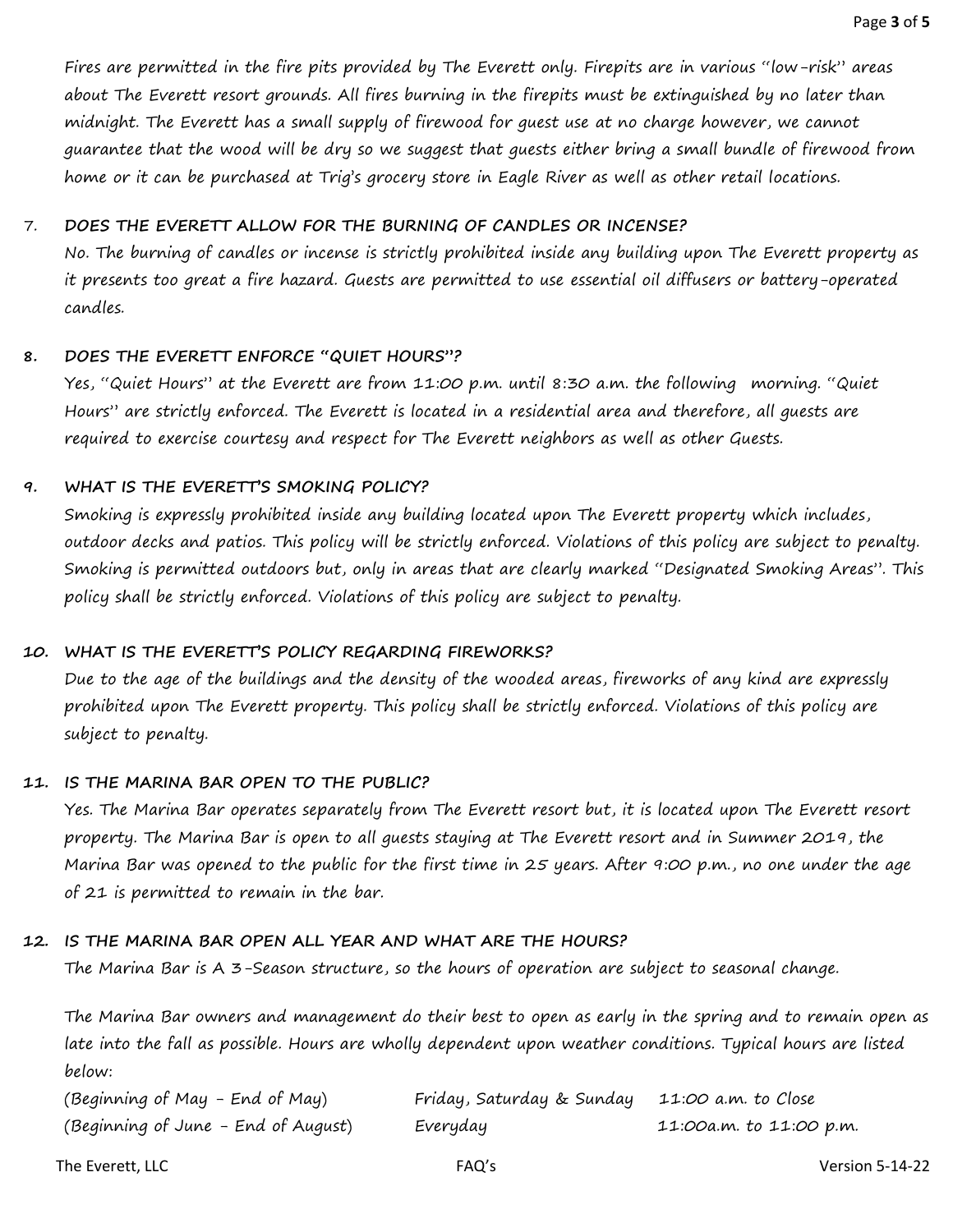(Beginning of September - End of October) Friday, Saturday & Sunday 11:00 a.m. to Close

To get real-time information on hours, by follow the Marina Bar's Facebook page, call (715) 891-4111 or text 920-639-3590.

Marina Bar policy requires that all patrons be prepared to provide legal and proper photo ID to be served alcohol. Marina Bar policy also requires that after 9:30 p.m., no one under the age of twenty-one (21) shall be permitted to enter or remain in the bar.

#### **20. WHERE CAN I LAUNCH MY BOAT/PARK MY TRAILER DURING WHILE AT THE EVERETT?**

The Everett does not have a private boat launch on the property however, there are a couple of boat launches on Catfish Lake that are less than 5 minutes from The Everett.

"Boat Sport Marina" is located on Highway 70, on the opposite side of the bridge you drive over right before you get to Everett Road. The Launch Fee is \$5 .00. There is another boat launch located at 4109 Braywood Lane. There No Launch Fee is charged for this launch. Once you get your boat launched it is less than a 5 minute boat ride to The Everett.

Guests staying at The Everett resort are exclusively permitted to dock their boats over night at any one of The Everett's 5 private piers. The boat slips at The Everett's piers are large enough to dock up to a 23" Pontoon Boat

All boats trailers when not in use, must be parked in The Everett's "Overflow" Parking Lot located on the East Side of Everett Road.

The Everett is not responsible for property damage to boats due to theft or vandalism or other boats.

## **21. IF I DON'T HAVE A BOAT OR DON'T WANT TO BRING MINE, CAN I RENT A BOAT TO USE DURING MY STAY AT THE EVERETT?**

Pontoon boats and paddles boards are available for rental on a first come, first serve basis from St. Germaine Boat Rental, LLC, which operates independently upon The Everett resort property. Securing watercraft reservations at the same time you book your stay is strongly suggested as

inventory is limited and is rented on a first come first serve basis. All individuals wishing to rent watercraft from St. Germain Boat Rental, LLC must provide legal and proper identification and execute the necessary contract and release forms required. Contact St. Germain Boat Rental at (920) 639-3590.

Boat Trailers may not be parked in The Everett's Main Parking Lot. All Boat Trailers not in use or properly docked at the piers, must be parked in the Everett's Overflow Parking Lot located on the east side of Everett Road and only in the areas of the lot designated as Boat Trailer Parking.

#### **22. IF I DON'T ALREADY HAVE A FISHING LICENSE, WHERE CAN I GET ONE?**

There are many locations where you can purchase a fishing license in the area. Location closest to The Everett is: